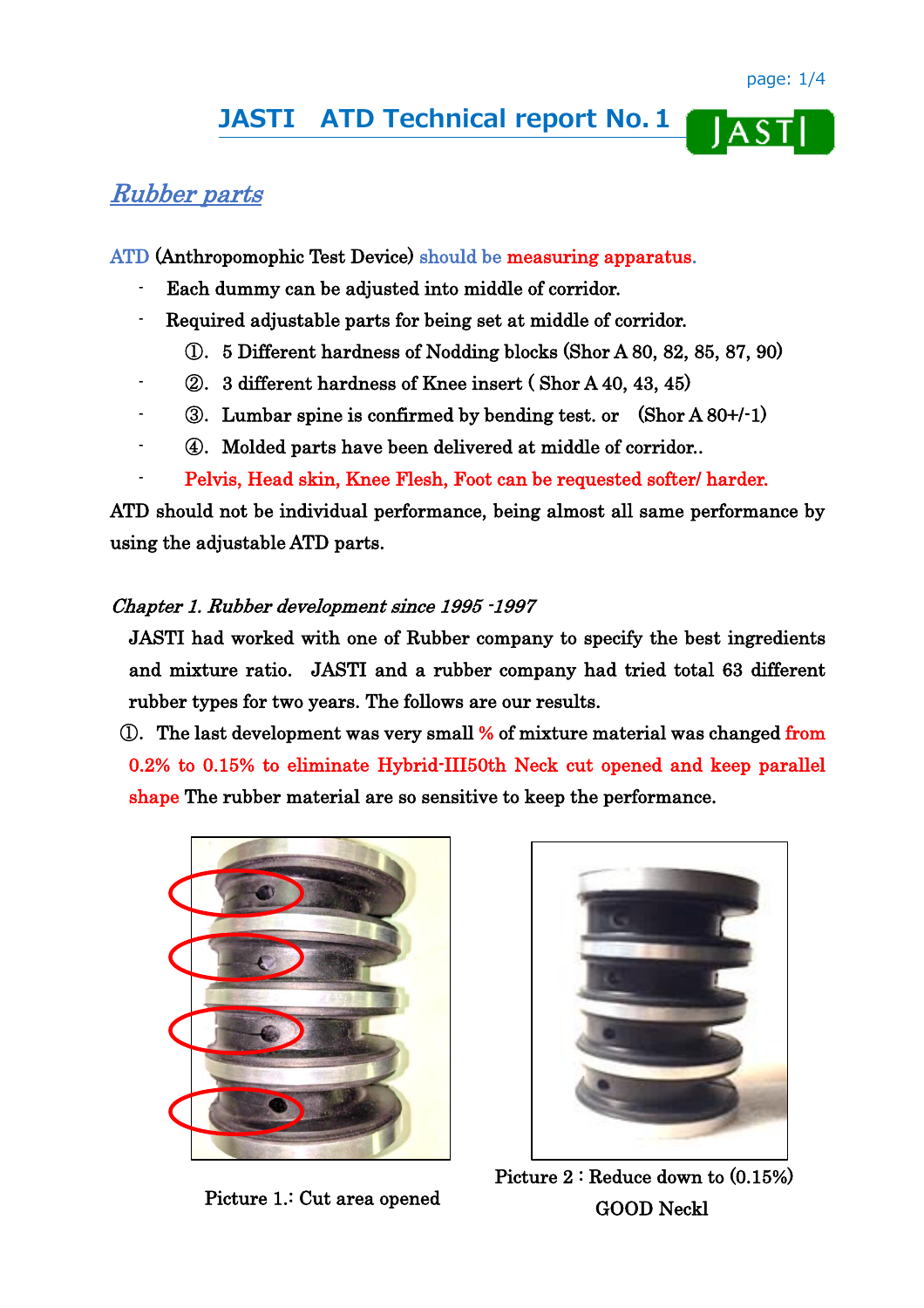②.Lumbar spine durability to keep 45.5 +/-0.5deg.

 The below test equipment for test the durability, plate debond, inside weld quality issue, One of ATD manufacture used sand blasted treatment in order to conceal the weld line on the surface.

 The sand blasted Lumbar spine has not a hard surface and very weak as durability.





Picture 3 : Weld line NG

Picture 4 : Sand blasted NG



Picture 5 : Our roducts GOOD

Sand blasted Lumbar spine is bent shortly and short life as no hard top skin.

③.Lumbar Spine Bonding and durability test Loaded arm ratio 1:4 One weight is 15kg. Two weights (30kg) x4=120kg Checking points as bellow - No separation of top metal plate -Top angle should be returned to  $(45.5 + 0.5$  deg.) within 30 minutes



Picture 6 :Lumbar Spine Bonding and durability test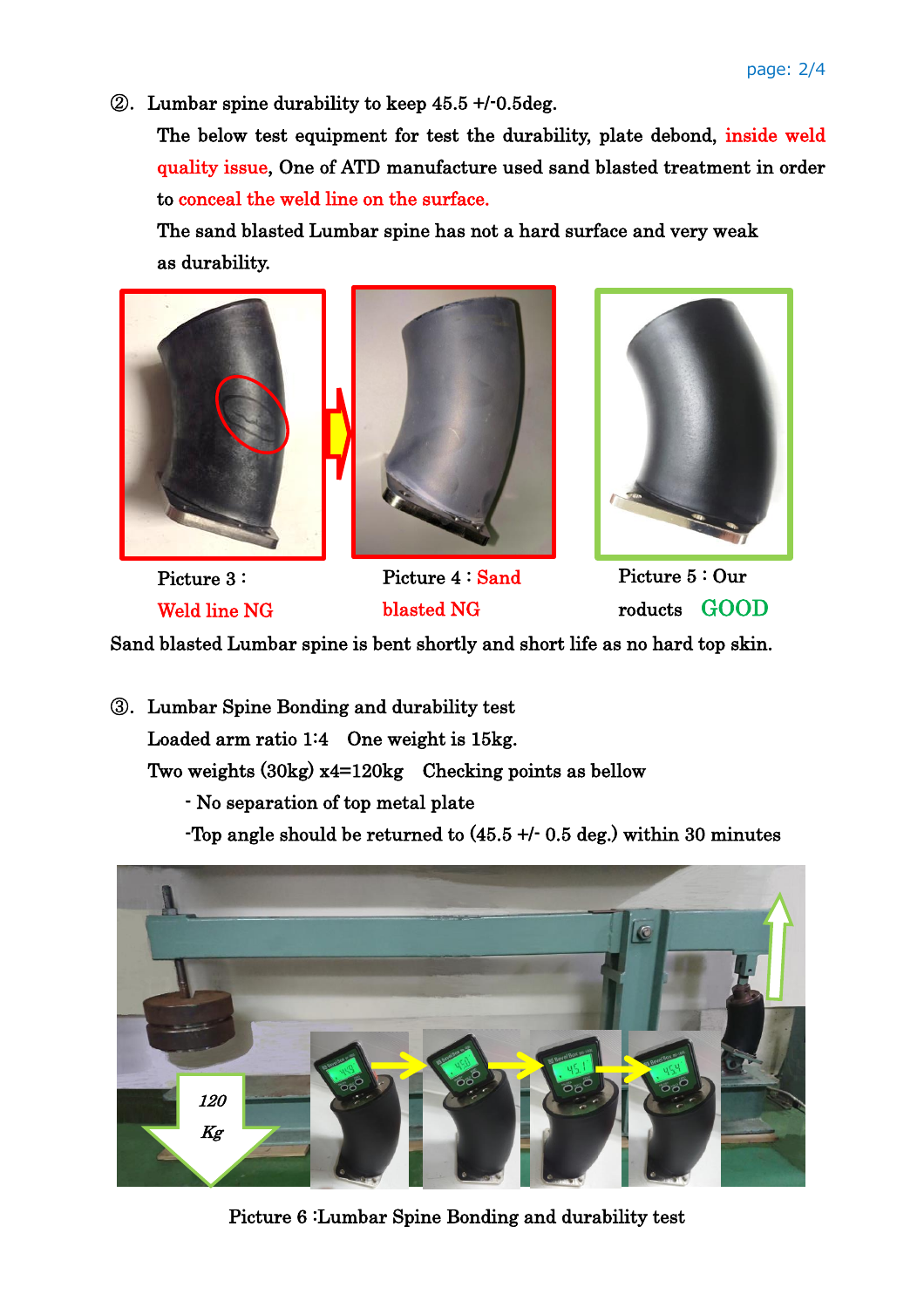```
 ④.Lumbar spine bending test (Hybrid-III 50th and 95th)
```




③.ATD chair for protecting Lumbar Spine by the upper body weight loaded. JASTI developed ATD chair as PATENTED structure.

The keys are ; To reduce the load on Lumbar spine by two points,





Picture 9 : ATD chair Picture 9 : To reduce the load on Lumbar spine by two points